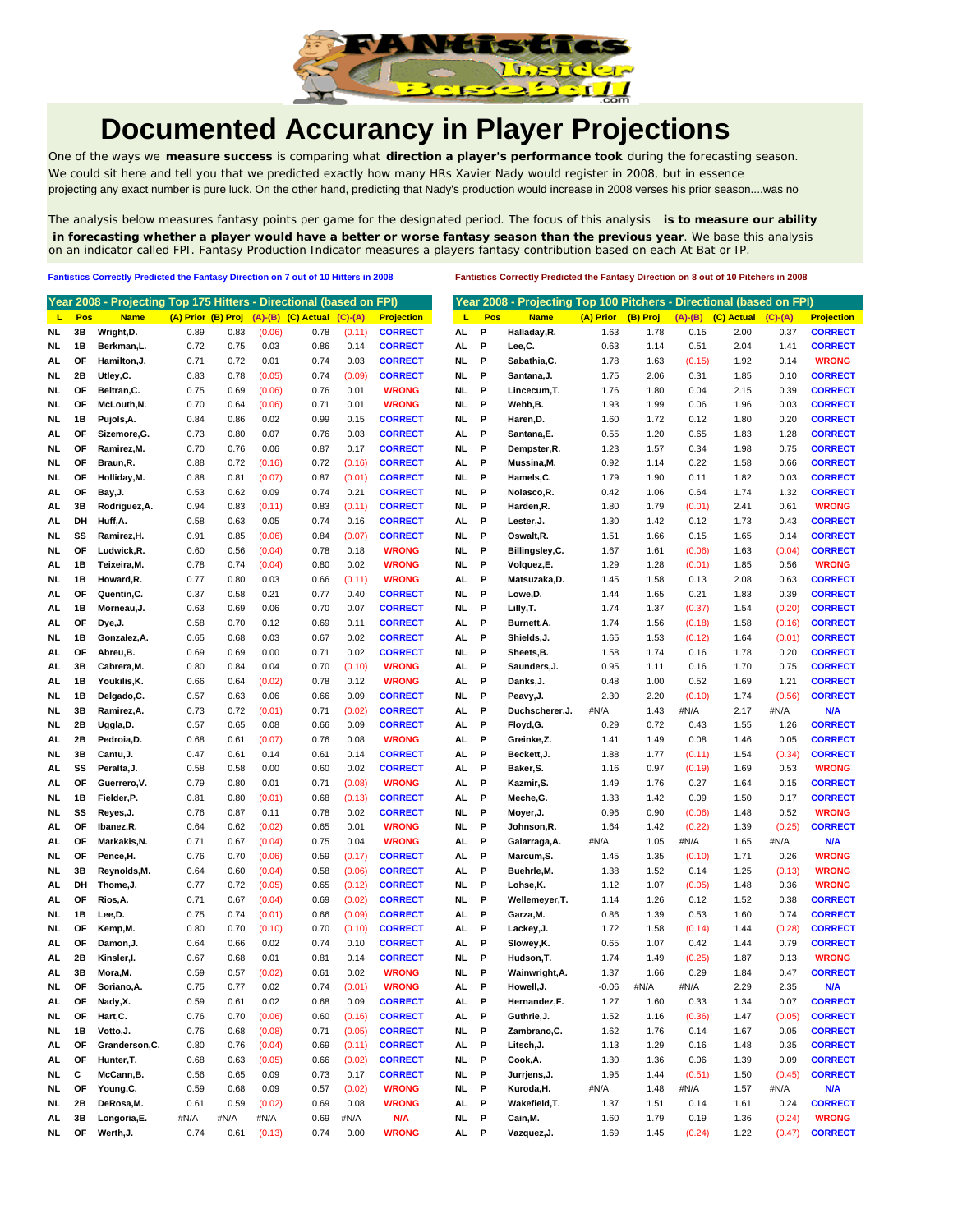| NL.             | ΟF       | Cameron, M.                | 0.58         | 0.61         | 0.03             | 0.63         | 0.05             | <b>CORRECT</b>                   | NL.       | P      | Maholm,P.               | 0.89         | 0.94         | 0.05                  | 1.45         | 0.56             | <b>CORRECT</b>                   |
|-----------------|----------|----------------------------|--------------|--------------|------------------|--------------|------------------|----------------------------------|-----------|--------|-------------------------|--------------|--------------|-----------------------|--------------|------------------|----------------------------------|
| AL.             | SS       | Young, M.                  | 0.65         | 0.58         | (0.07)           | 0.58         | (0.07)           | <b>CORRECT</b>                   | NL.       | P      | Pelfrey, M.             | 0.56         | 1.27         | 0.71                  | 1.42         | 0.86             | <b>CORRECT</b>                   |
| NL.             | OF       | Victorino, S.              | 0.70         | 0.66         | (0.04)           | 0.70         | 0.00             | <b>WRONG</b>                     | NL.       | P      | Jimenez,U.              | 1.55         | 1.31         | (0.24)                | 1.52         | (0.03)           | <b>CORRECT</b>                   |
| NL.             | OF       | Ethier, A.                 | 0.60         | 0.67         | 0.07             | 0.72         | 0.12             | <b>CORRECT</b>                   | NL.       | P      | Wolf,R.                 | 1.22         | 1.10         | (0.12)                | 1.28         | 0.06             | <b>WRONG</b>                     |
| AL              | 3B       | Beltre, A.                 | 0.63         | 0.59         | (0.04)           | 0.60         | (0.03)           | <b>CORRECT</b>                   | NL.       | P      | Bush,D.                 | 0.95         | 1.28         | 0.33                  | 1.55         | 0.60             | <b>CORRECT</b>                   |
| NL.             | 2Β       | Phillips, B.               | 0.69         | 0.66         | (0.03)           | 0.59         | (0.10)           | <b>CORRECT</b>                   | AL        | P      | Weaver, J.              | 1.25         | 1.56         | 0.31                  | 1.42         | 0.17             | <b>CORRECT</b>                   |
| NL.             | ΟF       | Lee,C.                     | 0.72         | 0.70         | (0.02)           | 0.77         | 0.05             | <b>WRONG</b>                     | NL        | P      | Looper, B.              | 1.22         | 1.09         | (0.13)                | 1.15         | (0.07)           | <b>CORRECT</b>                   |
| NL              | ΟF       | Dunn, A.                   | 0.76         | 0.75         | (0.01)           | 0.68         | (0.08)           | <b>CORRECT</b>                   | NL.       | P      | Perez,O.                | 1.60         | 1.53         | (0.07)                | 1.48         | (0.12)           | <b>CORRECT</b>                   |
| AL              | 1В       | Pena,C.                    | 0.83         | 0.76         | (0.07)           | 0.66         | (0.17)           | <b>CORRECT</b>                   | AL        | P      | Sonnanstine, A.         | 0.89         | 1.18         | 0.29                  | 1.30         | 0.41             | <b>CORRECT</b>                   |
| NL.             | 1B       | Jacobs,M.                  | 0.56         | 0.61         | 0.05             | 0.58         | 0.02             | <b>CORRECT</b>                   | NL.       | P      | Maine, J.               | 1.63         | 1.65         | 0.02                  | 1.54         | (0.09)           | <b>WRONG</b>                     |
| AL.             | ΟF       | Suzuki, I.                 | 0.78         | 0.75         | (0.03)           | 0.69         | (0.09)           | <b>CORRECT</b>                   | AL        | P      | Pettitte, A.            | 1.27         | 1.15         | (0.12)                | 1.10         | (0.17)           | <b>CORRECT</b>                   |
| AL              | 2Β       | Roberts, B.                | 0.77         | 0.73         | (0.04)           | 0.76         | (0.01)           | <b>CORRECT</b>                   | NL.       | P      | Arroyo,B.               | 0.96         | 1.32         | 0.36                  | 1.05         | 0.09             | <b>CORRECT</b>                   |
| NL.             | 3B       | Kouzmanoff,K.              | 0.57         | 0.62         | 0.05             | 0.49         | (0.08)           | <b>WRONG</b>                     | NL.       | P      | Maddux, G.              | 1.42         | 1.34         | (0.08)                | 1.31         | (0.11)           | <b>CORRECT</b>                   |
| NL.             | SS       | Hardy, J.                  | 0.58         | 0.58         | 0.00             | 0.63         | 0.05             | <b>CORRECT</b>                   | NL.       | P      | Lannan, J.              | 1.11         | 1.49         | 0.38                  | 1.26         | 0.15             | <b>CORRECT</b>                   |
| NL.             | 3B       | Glaus, T.                  | 0.63         | 0.61         | (0.02)           | 0.66         | 0.03             | <b>WRONG</b>                     | NL        | P      | Olsen,S.                | 0.23         | 1.43         | 1.20                  | 1.24         | 1.01             | <b>CORRECT</b>                   |
| NL.             | С        | Soto,G.                    | 0.99         | 0.57         | (0.42)           | 0.68         | (0.31)           | <b>CORRECT</b>                   | AL        | P      | Verlander,J.            | 1.80         | 1.73         | (0.07)                | 1.28         | (0.52)           | <b>CORRECT</b>                   |
| NL.             | ΟF       | Hawpe, B.                  | 0.74         | 0.75         | 0.01             | 0.69         | (0.05)           | <b>WRONG</b>                     | NL.       | P      | Rodriguez, W.           | 1.28         | 1.32         | 0.04                  | 1.44         | 0.16             | <b>CORRECT</b>                   |
| AL              | DH       | Giambi, J.                 | 0.56         | 0.59         | 0.03             | 0.64         | 0.08             | <b>CORRECT</b>                   | AL        | P      | Blackburn, N.           | #N/A         | #N/A         | #N/A                  | 1.04         | #N/A             | <b>N/A</b>                       |
| AL.             | OF       | Swisher, N.                | 0.64         | 0.69         | 0.05             | 0.52         | (0.12)           | <b>WRONG</b>                     | NL        | P      | Myers, B.               | 1.38         | 1.60         | 0.22                  | 1.06         | (0.32)           | <b>WRONG</b>                     |
| AL              | 2Β       | Lopez,J.                   | 0.40         | 0.49         | 0.09             | 0.59         | 0.19             | <b>CORRECT</b>                   | AL        | P      | Padilla, V.             | 0.54         | 1.20         | 0.66                  | 1.06         | 0.52             | <b>CORRECT</b>                   |
| NL.             | 3B       | Atkins,G.                  | 0.69         | 0.72         | 0.03             | 0.59         | (0.10)           | <b>WRONG</b>                     | AL.       | P      | Chamberlain, J.         | 3.13         | 1.80         | (1.33)                | 1.82         | (1.31)           | <b>CORRECT</b>                   |
| NL.             | 3B       | Jones,C.                   | 0.89         | 0.80         | (0.09)           | 0.94         | 0.05             | <b>WRONG</b>                     | NL.       | P      | Hanrahan, J.            | 0.45         | 0.91         | 0.46                  | 1.62         | 1.17             | <b>CORRECT</b>                   |
| <b>NL</b>       | С        | Martin, R.                 | 0.71         | 0.70         | (0.01)           | 0.65         | (0.06)           | <b>CORRECT</b>                   | AL        | P      | Price,D.                | #N/A         | 1.58         | #N/A                  | 2.39         | #N/A             | N/A                              |
| AL              | OF       | Ellsbury, J.               | 0.91         | 0.65         | (0.26)           | 0.67         | (0.24)           | <b>CORRECT</b>                   | NL.       | P      | Blanton, J.             | 1.56         | 1.39         | (0.17)                | 1.11         | (0.45)           | <b>CORRECT</b>                   |
| AL              | 2Β       | Ramirez, A.                | #N/A         | 0.63         | #N/A             | 0.62         | #N/A             | N/A                              | NL        | P      | Grabow, J.              | 1.10         | 1.78         | 0.68                  | 1.80         | 0.70             | <b>CORRECT</b>                   |
| NL.             | ΟF       | Burrell,P.                 | 0.71         | 0.71         | 0.00             | 0.67         | (0.04)           | <b>WRONG</b>                     | NL.       | P      | Harang, A.              | 1.74         | 1.64         | (0.10)                | 0.70         | (1.04)           | <b>CORRECT</b>                   |
| NL.             | 1В       | LaRoche, A.                | 0.60         | 0.64         | 0.04             | 0.64         | 0.04             | <b>CORRECT</b>                   | AL        | P      | Jackson,E.              | 0.39         | 1.13         | 0.74                  | 1.03         | 0.64             | <b>CORRECT</b>                   |
| AL              | OF       | Cust, J.                   | 0.72         | 0.64         | (0.08)           | 0.64         | (0.08)           | <b>CORRECT</b>                   | NL.       | P      | Cueto, J.               | #N/A         | 1.49         | #N/A                  | 0.97         | #N/A             | N/A                              |
| AL              | DH       | Ortiz,D.                   | 0.91         | 0.86         | (0.05)           | 0.68         | (0.23)           | <b>CORRECT</b>                   | AL.       | P      | Eveland,D.              | #N/A         | 1.47         | #N/A                  | 1.30         | #N/A             | N/A                              |
| AL              | SS       | Cabrera, O.                | 0.62         | 0.56         | (0.06)           | 0.56         | (0.06)           | <b>CORRECT</b>                   | NL.       | P      | Marquis, J.             | 1.32         | 1.23         | (0.09)                | 1.27         | (0.05)           | <b>CORRECT</b>                   |
| AL.             | SS       | Jeter,D.                   | 0.70         | 0.68         | (0.02)           | 0.61         | (0.09)           | <b>CORRECT</b>                   | NL        | P<br>P | Parra,M.                | 1.42         | 1.53         | 0.11                  | 1.03         | (0.39)           | <b>WRONG</b>                     |
| NL.             | 1В<br>ΟF | Jackson,C.                 | 0.65<br>0.78 | 0.66         | 0.01             | 0.67<br>0.72 | 0.02<br>(0.06)   | <b>CORRECT</b><br><b>CORRECT</b> | NL<br>NL. | P      | Sanchez,J.              | 0.53<br>2.03 | 1.56<br>2.10 | 1.03<br>0.07          | 1.27         | 0.74             | <b>CORRECT</b><br><b>CORRECT</b> |
| AL<br><b>NL</b> | ΟF       | Upton,B.<br>Winn,R.        | 0.65         | 0.72<br>0.60 | (0.06)<br>(0.05) | 0.70         | 0.05             | <b>WRONG</b>                     | NL.       | P      | Cruz, J.<br>Moehler, B. | 0.83         | 0.97         | 0.14                  | 2.18<br>1.15 | 0.15<br>0.32     | <b>CORRECT</b>                   |
| NL.             | SS       | Tejada, M.                 | 0.61         | 0.64         | 0.03             | 0.53         | (0.08)           | <b>WRONG</b>                     | AL        | P      | Reyes, A.               | 0.79         | 1.33         | 0.54                  | 1.67         | 0.88             | <b>CORRECT</b>                   |
| AL.             | ΟF       | Ordonez, M.                | 0.91         | 0.72         | (0.19)           | 0.70         | (0.21)           | <b>CORRECT</b>                   | AL        | P      | Westbrook, J.           | 1.21         | 1.49         | 0.28                  | 1.36         | 0.15             | <b>CORRECT</b>                   |
| NL.             | SS       | Drew,S.                    | 0.49         | 0.65         | 0.16             | 0.65         | 0.16             | <b>CORRECT</b>                   | NL.       | P      | Backe, B.               | 1.50         | 1.35         | (0.15)                | 0.26         | (1.24)           | <b>CORRECT</b>                   |
| AL              | C        | Mauer, J.                  | 0.66         | 0.73         | 0.07             | 0.73         | 0.07             | <b>CORRECT</b>                   | NL.       | P      | Davis,D.                | 0.95         | 1.27         | 0.32                  | 1.01         | 0.06             | <b>CORRECT</b>                   |
| NL.             | 1В       | Loney, J.                  | 0.76         | 0.61         | (0.15)           | 0.60         | (0.16)           | <b>CORRECT</b>                   | NL.       | P      | De La Rosa,J.           | 0.46         | #N/A         | #N/A                  | 1.31         | 0.85             | N/A                              |
| AL.             | OF       | Young,D.                   | 0.55         | 0.62         | 0.07             | 0.58         | 0.03             | <b>CORRECT</b>                   | AL        | P      | Masterson, J.           | #N/A         | #N/A         | #N/A                  | 1.81         | #N/A             | N/A                              |
| AL              | OF       | Anderson, G.               | 0.65         | 0.59         | (0.06)           | 0.58         | (0.07)           | <b>CORRECT</b>                   | NL        | P      | Smoltz,J.               | 1.71         | 1.69         | (0.02)                | 1.88         | 0.17             | <b>WRONG</b>                     |
|                 |          |                            |              |              |                  |              |                  | <b>WRONG</b>                     | AL        | P      | Davies, K.              | 0.47         | 0.94         | 0.47                  | 1.23         | 0.76             | <b>CORRECT</b>                   |
| NL.             | 2Β       |                            | 0.66         | 0.69         | 0.03             | 0.63         | (0.03)           |                                  |           |        |                         |              |              |                       |              |                  |                                  |
| NL.             | SS       | Johnson,K.                 | 0.78         | 0.73         |                  | 0.73         |                  |                                  |           | P      | Bedard,E.               | 2.07         | 2.01         |                       | 1.62         |                  | <b>CORRECT</b>                   |
| AL              | ΟF       | Rollins, J.<br>Bradley, M. | 0.80         | 0.63         | (0.05)<br>(0.17) | 0.85         | (0.05)<br>0.05   | <b>CORRECT</b><br><b>WRONG</b>   | AL<br>NL  | P      | Gallardo, Y.            | 1.72         | 1.75         | (0.06)<br>0.03        | 1.50         | (0.45)<br>(0.22) | <b>WRONG</b>                     |
| NL.             | 3B       | Encarnacion, E.            | 0.61         | 0.62         | 0.01             | 0.58         | (0.03)           | <b>WRONG</b>                     | NL.       | P      | Redding, T.             | 1.08         | 1.31         | 0.23                  | 1.00         | (0.08)           | <b>WRONG</b>                     |
| AL              | ΟF       | Scott,L.                   | 0.65         | 0.70         | 0.05             | 0.59         | (0.06)           | <b>WRONG</b>                     | AL        | P      | Byrd,P.                 | 0.93         | 0.69         | (0.24)                | 0.94         | 0.01             | <b>WRONG</b>                     |
| NL.             | ΟF       | Ankiel, R.                 | 0.68         | 0.60         | (0.08)           | 0.63         | (0.05)           | <b>CORRECT</b>                   | NL.       | P      | Johnson,J.              | #N/A         | #N/A         | #N/A                  | 1.54         | #N/A             | N/A                              |
| AL.             | 2Β       | Polanco,P.                 | 0.71         | 0.61         | (0.10)           | 0.61         | (0.10)           | <b>CORRECT</b>                   | NL.       | P      | Carpenter,C.            | #N/A         | 1.66         | #N/A                  | 1.39         | #N/A             | N/A                              |
| NL.             | SS       | Theriot, R.                | 0.56         | 0.67         | 0.11             | 0.63         | 0.07             | <b>CORRECT</b>                   | AL        | P      | Garland, J.             | 1.28         | 1.56         | 0.28                  | 0.92         | (0.36)           | <b>WRONG</b>                     |
| AL.             | OF       | Guillen, J.                | 0.62         | 0.54         | (0.08)           | 0.51         | (0.11)           | <b>CORRECT</b>                   | NL.       | P      | Zito, B.                | 1.36         | 1.46         | 0.10                  | 0.97         | (0.39)           | <b>WRONG</b>                     |
| AL              | OF       | Gomez, C.                  | 0.50         | 0.66         | 0.16             | 0.51         | 0.01             | <b>CORRECT</b>                   | AL        | Р      | McGowan, D.             | 1.77         | 1.72         | (0.05)                | 1.30         | (0.47)           | <b>CORRECT</b>                   |
| NL.             | 3B       | Wigginton, T.              | 0.59         | 0.56         | (0.03)           | 0.67         | 0.08             | <b>WRONG</b>                     | NL.       | P      | Villanueva, C.          | 1.48         | 1.27         | (0.21)                | 1.05         | (0.43)           | <b>CORRECT</b>                   |
| AL              | OF       | DeJesus, D.                | 0.52         | 0.58         | 0.06             | 0.67         | 0.15             | <b>CORRECT</b>                   |           |        |                         |              |              | <b>Total Accuracy</b> |              |                  | 80%                              |
| NL              | 3В       | Blake, C.                  | 0.57         | 0.55         | (0.02)           | 0.60         | 0.03             | <b>WRONG</b>                     |           |        |                         |              |              |                       |              |                  |                                  |
| AL              | OF       | Wells, V.                  | 0.50         | 0.67         | 0.17             | 0.67         | 0.17             | <b>CORRECT</b>                   |           |        |                         |              |              |                       |              |                  |                                  |
| NL              | 2Β       | Weeks,R.                   | 0.68         | 0.77         | 0.09             | 0.56         | (0.12)           | <b>WRONG</b>                     |           |        |                         |              |              |                       |              |                  |                                  |
| AL              | 2Β       | Iwamura, A.                | 0.62         | 0.59         | (0.03)           | 0.55         | (0.07)           | <b>CORRECT</b>                   |           |        |                         |              |              |                       |              |                  |                                  |
| NL.             | OF       | Schumaker, S.              | 0.67         | 0.50         | (0.17)           | 0.61         | (0.06)           | <b>CORRECT</b>                   |           |        |                         |              |              |                       |              |                  |                                  |
| NL              | С        | Molina, B.                 | 0.51         | 0.54         | 0.03             | 0.56         | 0.05             | <b>CORRECT</b>                   |           |        |                         |              |              |                       |              |                  |                                  |
| NL.             | OF       | Milledge, L.               | 0.58         | 0.59         | 0.01             | 0.58         | 0.00             | <b>CORRECT</b>                   |           |        |                         |              |              |                       |              |                  |                                  |
| NL.             | OF       | Lewis,F.                   | 0.64         | 0.60         | (0.04)           | 0.67         | 0.03             | <b>WRONG</b>                     |           |        |                         |              |              |                       |              |                  |                                  |
| AL              | DH       | Kubel, J.                  | 0.61         | 0.66         | 0.05             | 0.60         | (0.01)           | <b>WRONG</b>                     |           |        |                         |              |              |                       |              |                  |                                  |
| NL              | OF       | Ross,C.                    | 0.91         | 0.70         | (0.21)           | 0.60         | (0.31)           | <b>CORRECT</b>                   |           |        |                         |              |              |                       |              |                  |                                  |
| NL.             | SS       | Guzman, C.                 | 0.71         | 0.53         | (0.18)           | 0.62         | (0.09)           | <b>CORRECT</b>                   |           |        |                         |              |              |                       |              |                  |                                  |
| NL.             | OF       | Giles, B.                  | 0.58         | 0.61         | 0.03             | 0.70         | 0.12             | <b>CORRECT</b>                   |           |        |                         |              |              |                       |              |                  |                                  |
| NL.             | OF       | Fukudome, K.               | #N/A         | 0.63         | #N/A             | 0.58         | #N/A             | N/A                              |           |        |                         |              |              |                       |              |                  |                                  |
| AL              | 3В       | Gordon, A.                 | 0.52         | 0.65         | 0.13             | 0.60         | 0.08             | <b>CORRECT</b>                   |           |        |                         |              |              |                       |              |                  |                                  |
| AL<br>NL.       | OF<br>OF | Crawford, C.               | 0.79         | 0.83         | 0.04             | 0.60         | (0.19)           | <b>WRONG</b>                     |           |        |                         |              |              |                       |              |                  |                                  |
| AL              | OF       | Taveras, W.<br>Murphy,D.   | 0.72<br>0.79 | 0.65<br>0.54 | (0.07)<br>(0.25) | 0.63<br>0.61 | (0.09)<br>(0.18) | <b>CORRECT</b><br><b>CORRECT</b> |           |        |                         |              |              |                       |              |                  |                                  |
| AL              | OF       | Drew, J.                   | 0.62         | 0.68         | 0.06             | 0.76         | 0.14             | <b>CORRECT</b>                   |           |        |                         |              |              |                       |              |                  |                                  |
| AL.             | OF       | Hinske,E.                  | 0.49         | 0.74         | 0.25             | 0.61         | 0.12             | <b>CORRECT</b>                   |           |        |                         |              |              |                       |              |                  |                                  |
| AL              | 2Β       | Cano, R.                   | 0.66         | 0.73         | 0.07             | 0.50         | (0.16)           | <b>WRONG</b>                     |           |        |                         |              |              |                       |              |                  |                                  |
| AL.             | 1В       | Garko, R.                  | 0.62         | 0.62         | 0.00             | 0.54         | (0.08)           | <b>WRONG</b>                     |           |        |                         |              |              |                       |              |                  |                                  |
| AL              | 3B       | Figgins, C.                | 0.83         | 0.68         | (0.15)           | 0.61         | (0.22)           | <b>CORRECT</b>                   |           |        |                         |              |              |                       |              |                  |                                  |
| AL              | 1В       | Millar, K.                 | 0.58         | 0.54         | (0.04)           | 0.49         | (0.09)           | <b>CORRECT</b>                   |           |        |                         |              |              |                       |              |                  |                                  |